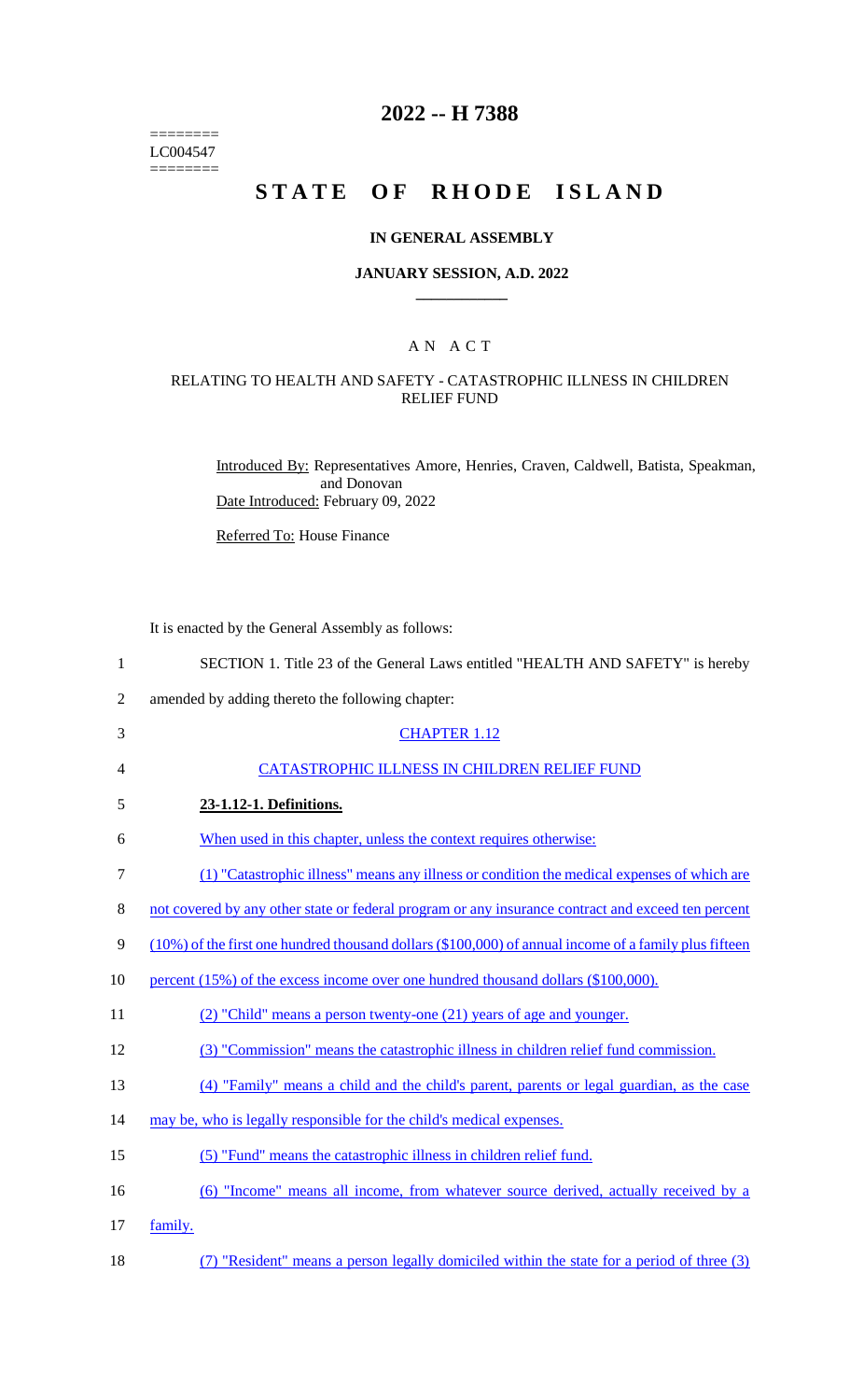**23-1.12-2. Catastrophic illness in children relief fund.**  (a) The catastrophic illness in children relief fund is hereby established as a nonlapsing, revolving fund. The fund shall be administered by the commission, and shall be credited with monies received pursuant to § 23-1.12-10. (b) The general treasurer shall be custodian of the fund and all disbursements from the fund 11 shall be made by the treasurer upon vouchers signed by the chairman of the commission. The monies in the fund shall be invested and reinvested by the treasurer as are other trust funds in the 13 custody of the general treasurer in the manner provided by law. Interest received on the monies in 14 the fund shall be credited to the fund. **23-1.12-3. Catastrophic illness in children relief fund commission.**  (a) There is hereby established in the executive department of the state government the catastrophic illness in children relief fund commission composed of nine (9) members. The 18 commission shall consist of the director for children, youth and families, the director of human services, the director of the department of business regulation, the general treasurer, who shall be 20 members ex officio, and five (5) public members who are residents of this state, appointed by the governor with the advice and consent of the senate for terms of five (5) years, two (2) of whom are 22 appointed upon the recommendation of the president of the senate, one of whom is a provider of health care services to children in this state; and two (2) of whom are appointed upon the 24 recommendation of the speaker of the house of representatives, one of whom is a provider of health care services to children in this state. The five (5) public members initially appointed by the governor shall serve for terms of one, two (2), three (3), four (4) and five (5) years, respectively. (b) Each member shall hold office for the term of their appointment and until their successor has been appointed and qualified. A member of the commission is eligible for 29 reappointment. (c) Any vacancies in the membership of the commission occurring other than by the expiration of a term shall be filled in the same manner as the original appointment, but for the unexpired term only. (d) Each ex officio member of the commission may designate an officer or employee of 34 the ex officio member's department to represent the member at meetings of the commission, and

- 1 months immediately preceding the date of application for inclusion in the program. Mere seasonal
- or temporary residence within the state, of whatever duration, does not constitute domicile.
- Absence from this state for a period of twelve (12) months or more is prima facie evidence of
- abandonment of domicile. The burden of establishing legal domicile within the state is upon the
- parent or legal guardian of a child.
- 

LC004547 - Page 2 of 6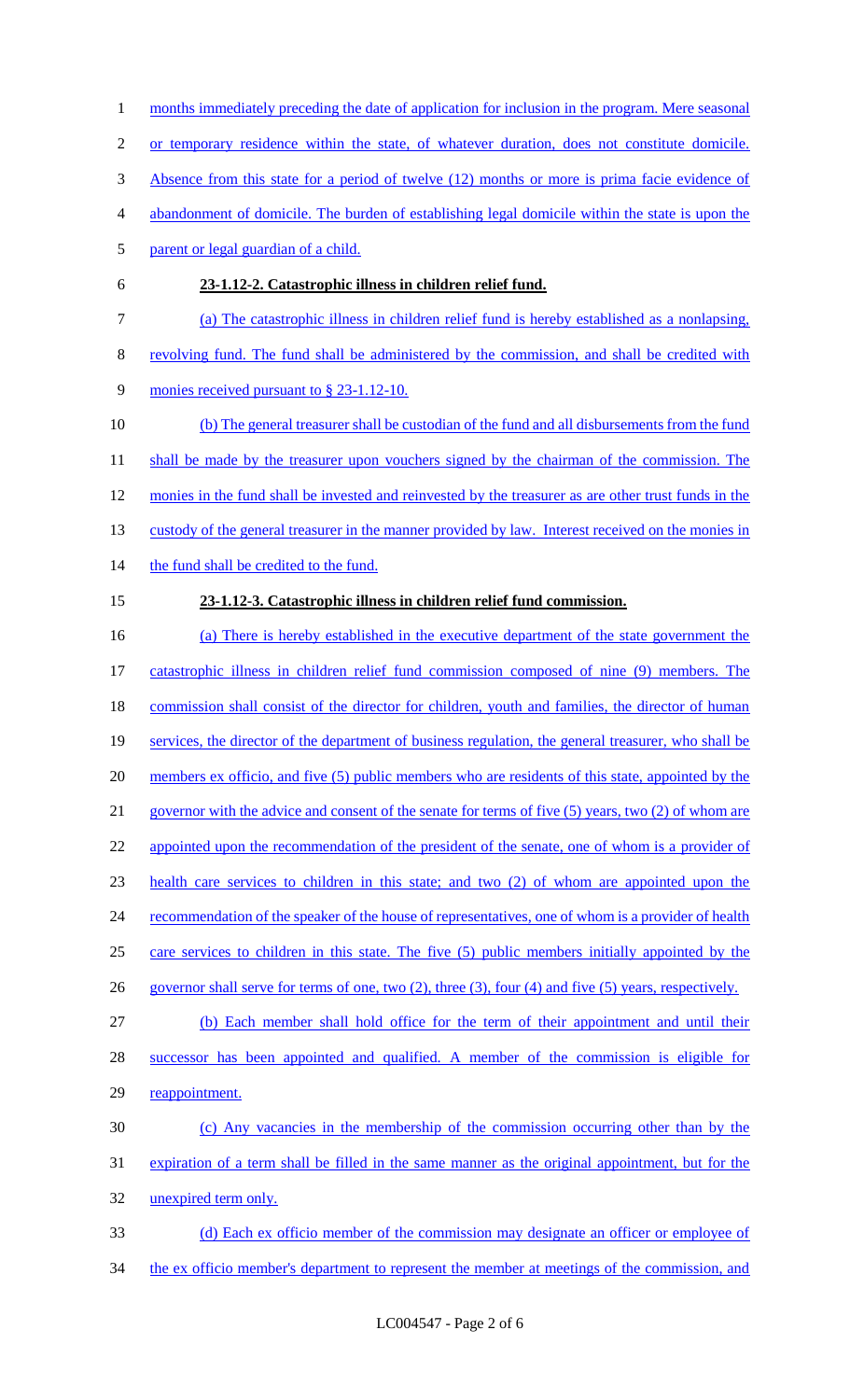1 each designee may lawfully vote and otherwise act on behalf of the member as the designee. Any 2 designation shall be in writing delivered to the commission and filed with the office of the secretary 3 of state and shall continue in effect until revoked or amended in the same manner as provided for 4 designation. 5 **23-1.12-4. Suspension and oaths.**  6 Each member of the commission may be removed from office by the governor, for cause, 7 after a public hearing and may be suspended by the governor pending the completion of the hearing. 8 Each member of the commission before entering upon his or her duties shall take and subscribe to 9 an oath to perform the duties of his or her office faithfully, impartially and justly to the best of the 10 member's ability. A record of the oaths shall be filed in the office of the secretary of state. 11 **23-1.12-5. Officers and quorum.**  12 (a) The members shall elect a chairperson and chief executive officer of the commission 13 who shall be one of the public members of the commission. The commission shall by rule determine 14 the term of office of the chairperson and chief executive officer. The members shall elect a secretary 15 and a treasurer who need not be members of the commission and the same person may be elected 16 to serve both as secretary and treasurer. 17 (b) The powers of the commission are vested in the members thereof in office from time 18 to time and five (5) members of the commission shall constitute a quorum at any meeting thereof. 19 Action may be taken and motions and resolutions adopted by the commission at any meeting 20 thereof by the affirmative vote of at least five (5) members of the commission. A vacancy in the 21 membership of the commission shall not impair the right of a quorum to exercise all the powers 22 and perform all the duties of the commission. 23 (c) The members of the commission shall serve without compensation, but the commission 24 shall reimburse its members for the reasonable expenses incurred in the performance of their duties 25 based upon the monies available in the fund. 26 (d) The commission shall be appointed within three (3) months after the effective date of 27 this chapter and shall organize as soon as may be practicable after the appointment of its members. 28 **23-1.12-6. Powers and duties.**  29 The commission shall have, but is not limited to, the following powers and duties: 30 (1) Establish a program for the purposes of this chapter, administer the fund and authorize 31 the payment or reimbursement of the medical expenses of children with catastrophic illnesses; 32 (2) Establish procedures for application to the program, determining the eligibility for the 33 payment or reimbursement of medical expenses for each child, and processing fund awards and 34 appeals;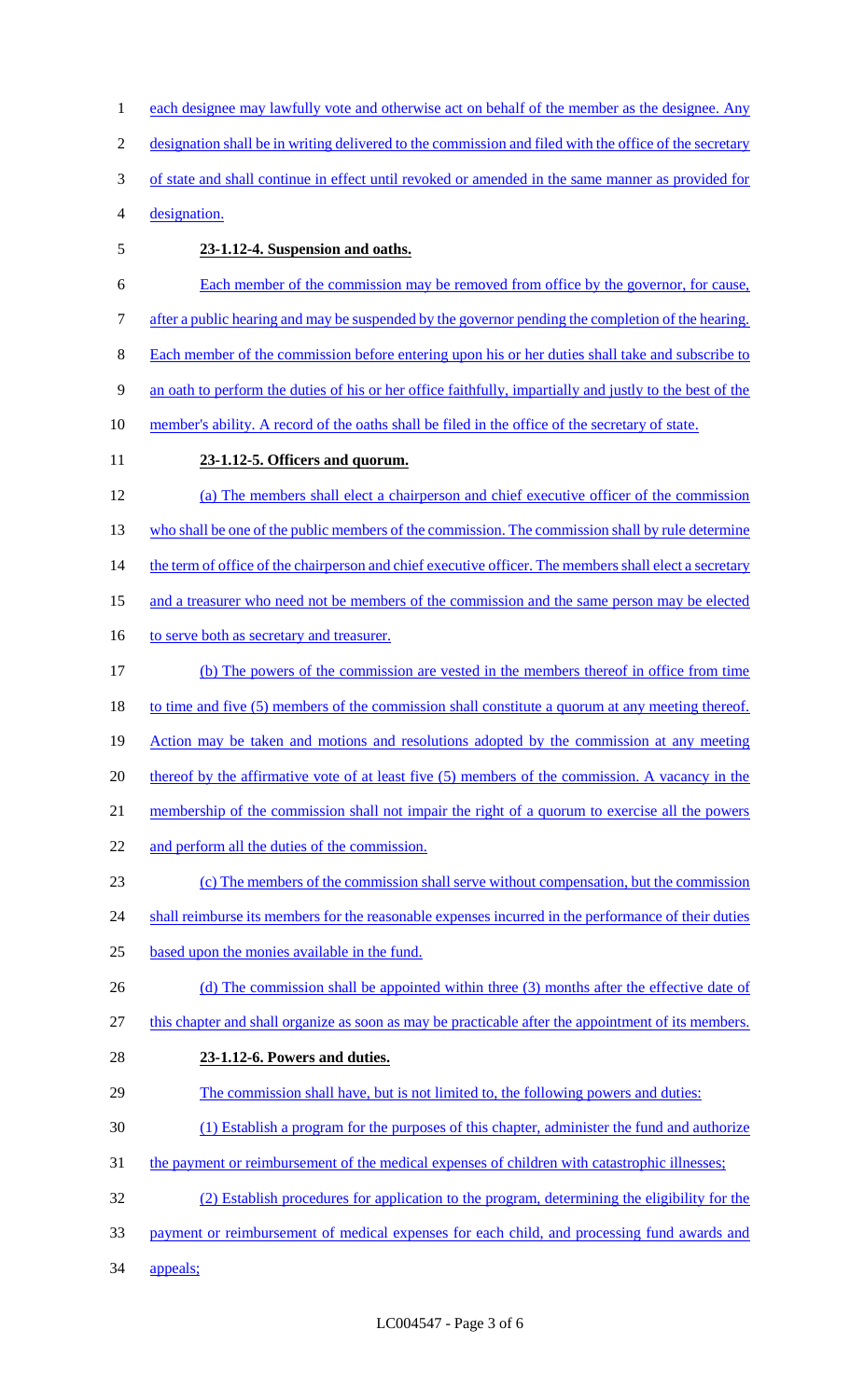(3) Establish procedures to provide that, in the case of an illness or condition for which the family, after receiving assistance pursuant to this chapter, recovers damages for the child's medical expenses pursuant to a settlement or judgment in a legal action, the family shall reimburse the fund for the amount of assistance received, or that portion thereof covered by the amount of the damages less the expense of recovery; (4) Establish the amount of reimbursement for the medical expenses of each child using a sliding fee scale based on a family's ability to pay for medical expenses which takes into account family size, family income and assets and family medical expenses and adjust the financial eligibility criteria established in the definition of catastrophic illness pursuant to § 23-1.12-1 based upon the monies available in the fund; 11 (5) Disseminate information on the fund and the program to the public; (6) Adopt bylaws for the regulation of its affairs and the conduct of its business, adopt an 13 official seal and alter the same at pleasure, maintain an office at the place within the state as it may 14 designate, and sue and be sued in its own name; (7) Appoint, retain or employ staff, experts or consultants on a contract basis or otherwise, 16 who are deemed necessary, and employ investigators or other professionally qualified personnel as may be within the limits of funds appropriated or otherwise made available to it to accomplish its purposes; (8) Maintain confidential records on each child who applies for assistance under the fund; (9) Take all actions deemed necessary to carry out the purposes of this chapter; and (10) Adopt rules and regulations in accordance with chapter 35 of title 42 (the 22 "administrative procedure act"), necessary to effectuate the purposes of this chapter. **23-1.12-7. Settlement of claims.**  The commission is authorized to negotiate or settle a claim that the fund maintains for reimbursement against a family who has received assistance for the medical expenses of a child 26 with a catastrophic illness pursuant to this chapter and has recovered damages in a legal action for the child's medical expenses. Money recovered pursuant to this section shall be deposited in the fund. **23-1.12-8. Eligibility.**  (a) A child who is a resident of this state is eligible, through the child's parent or legal guardian, to apply to the program established pursuant to § 23-1.12-6. (b) In the event a family has more than one child with a catastrophic illness, as defined pursuant to § 23-1.12-1, the commission shall waive the family responsibility, as established by 34 regulation, for the other child if the family has met the family responsibility for the first child in a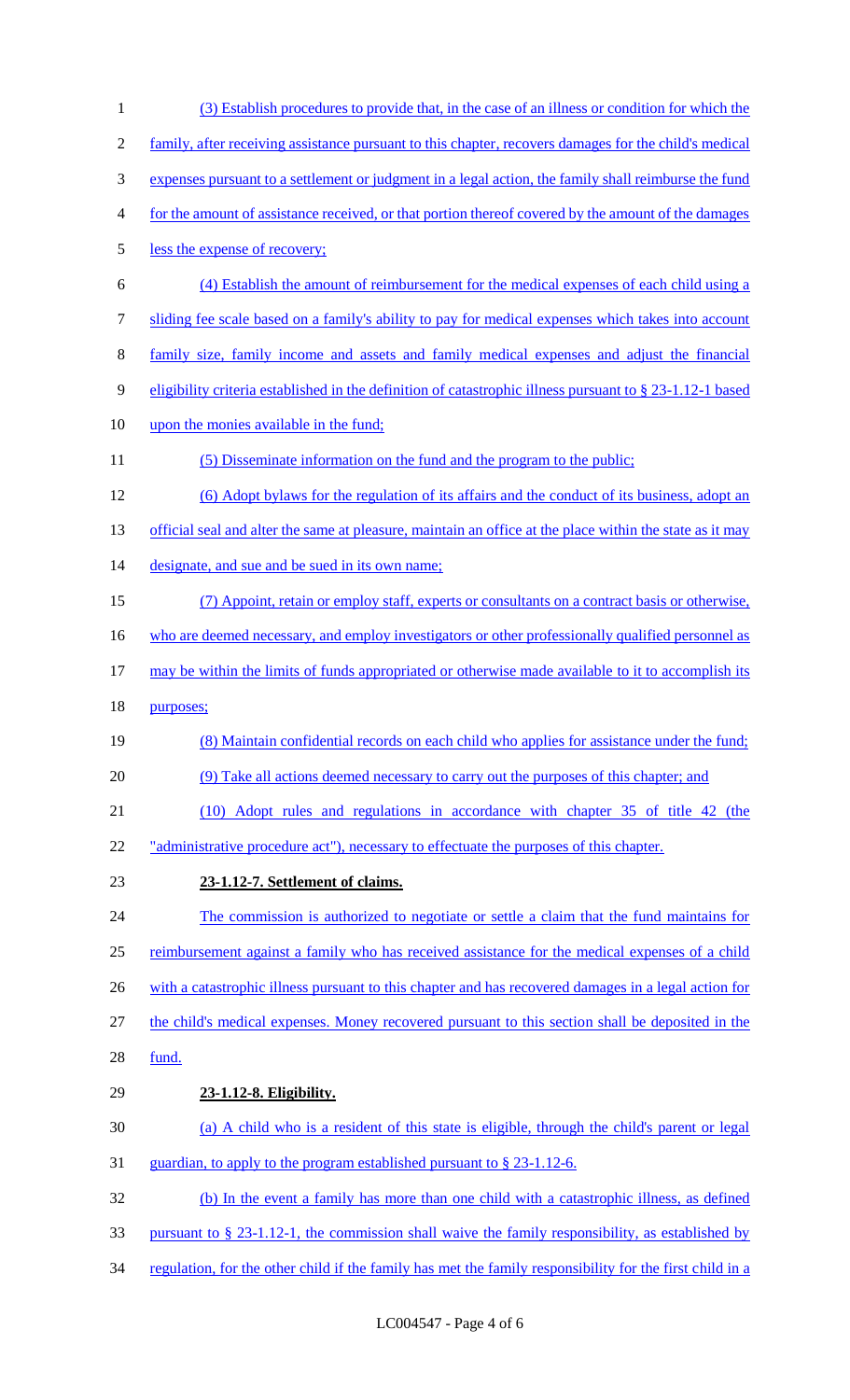# 1 state fiscal year.

| $\overline{2}$ | 23-1.12-9. Financial assistance.                                                                      |
|----------------|-------------------------------------------------------------------------------------------------------|
| 3              | Whenever a child has a catastrophic illness and is eligible for the program, the child,               |
| 4              | through the child's parent or legal guardian, shall receive financial assistance from monies in the   |
| 5              | fund subject to the rules and regulations established by the commission and the availability of       |
| 6              | monies in the fund. The financial assistance shall include, but is not limited to, payments or        |
| 7              | reimbursements for the cost of medical treatment, hospital care, drugs, nursing care and physician    |
| 8              | services.                                                                                             |
| 9              | 23-1.12-10. Annual surcharge per employee subject to the employer security act.                       |
| 10             | For the purpose of providing the monies necessary to establish and meet the purposes of               |
| 11             | the fund, the commission shall establish a one dollar and fifty cent $(\$1.50)$ annual surcharge per  |
| 12             | employee upon all employers who are subject to the employment security laws pursuant to chapters      |
| 13             | 42, 43 and 44 of title 28. The surcharge shall be collected by the director of labor and training and |
| 14             | paid over to the general treasurer for deposit in the fund annually as provided by the commission.    |
| 15             | 23-1.12-11. Rules and regulations.                                                                    |
| 16             | The general treasurer shall adopt rules and regulations establishing procedures for the               |
| 17             | collection of the surcharge contained in $\S$ 23-1.12-10.                                             |
| 18             | 23-1.12-12. Annual reports.                                                                           |
| 19             | (a) The commission shall report annually to the governor and to the senate and house of               |
| 20             | representatives committee with responsibility for issues affecting children, health and human         |
| 21             | services on the status of the program. The report shall include the following information:            |
| 22             | (1) The number of participants in the program;                                                        |
| 23             | (2) Average expenditures per participant;                                                             |
| 24             | (3) The nature and type of catastrophic illnesses for which the fund provided financial               |
| 25             | assistance; and                                                                                       |
| 26             | (4) The average income and expenditures of families who received financial assistance                 |
| 27             | under the program.                                                                                    |
| 28             | (b) The commission also may make recommendations for changes in the law and                           |
| 29             | regulations governing the fund.                                                                       |
| 30             | SECTION 2. This act shall take effect upon passage.                                                   |
|                |                                                                                                       |

#### ======== LC004547  $=$